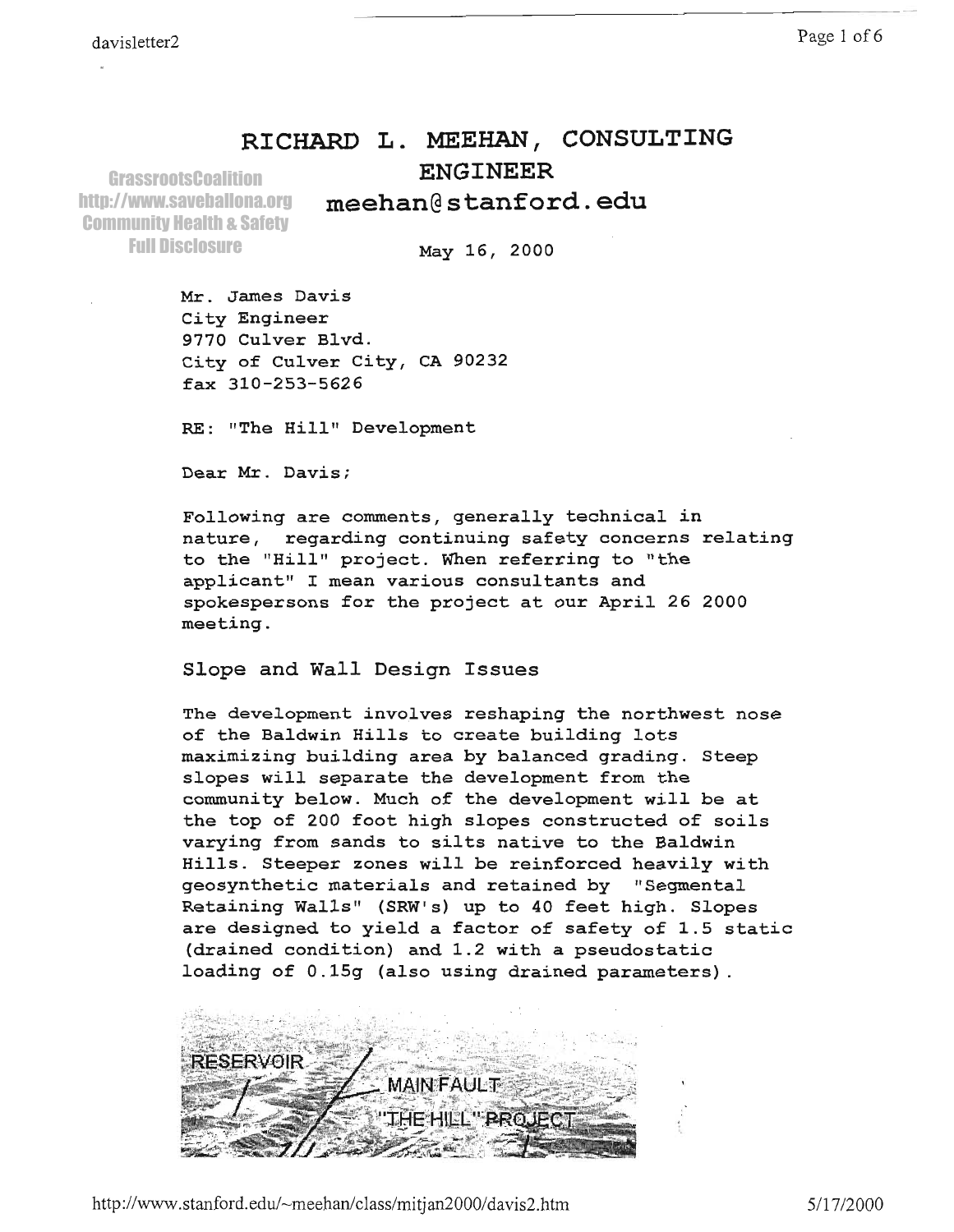

Developed areas existing at the foot of such engineered slopes include a school and single family homes. Seismic safety of utility lines will be a concern because line breaks could allow water infiltration into slopes which are assumed in design to remain free of water pressures. Buildings at the top of slopes will presumably be subject to significant damage if post-construction displacement cracks of two inches or more, or ground settlements of more than about 1 inch in 20 fE, occur either gradually or following an earthquake.

In my opinion standard subdivision buiLding codes and trade association standards are neither capable or intended to be capable of fully addressing the technical problems that are critical to a safe development on this proposed project. The technical bases for this view follows.

SoiJ- types

We raised this issue in the April 26, 2000 meeting in requesting information on undrained soiJ- strength (SPT tests, or other appropriate tests of rapid loading strength) .

Slopes and possibly fills will consist of, and walls wilJ. be founded on, fine grained saturated soils, silts and clays, generally of stiff consistency but with variable softer zones in faulted or fractured areas as discovered in nearby problematical tunnelling operations and possibly manifested in previous local Iandslides. These fine-grained soils are, in the Southern California context, uncommon hillside construction materials. They are in fact a geologic oddity: relatively young basin sediments, unoxidized, recently uplifted several hundred feet above the surrounding plain. They are subject to saturated undrained deformation under both static and seismic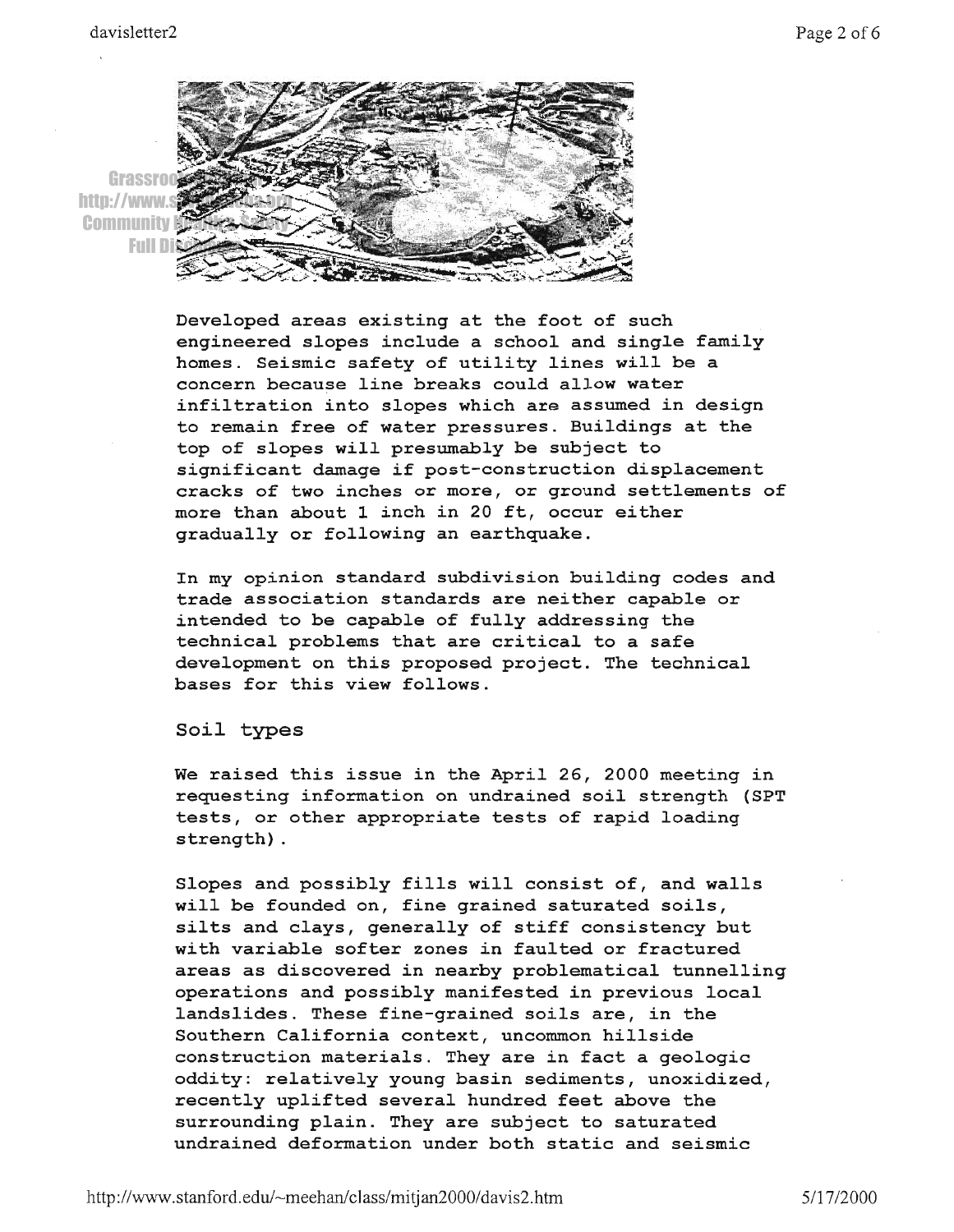undrained deformation under both static and seismic loading. Their undrained characteristics are not eonsidered in the standardized computer programs used by this developer's consultants and county reviewers for both internal or external stability analysis. **GrassrootsCoalition** 

http://www.spxebalsitelledoes not provide the generally assumed "fir Community Bedrock felonditions for geosynthetic walls. In genera Full Difine-grained soils stressed locally to a factor of safety of 1.5 or less are subject to significant

deformation. The undrained condition appropriate to fine-grained soils is unaddressed in either testing or analysis. fhis needs to be done.

Despite the applicants assurances to the contrary this implies that experience to date on other geosyntheticreinforced sites in southern california has little applicability here because, among other factors, of unusual foundation soil conditions local to the BaLdwin Hi1ls. This does not mean to imply that geosynthetic technologies for creating steep slopes don't have promising applications here or elsewhere, but rather that the exceptional soil- conditions at this site are unaddressed by either the project submittals or in the latest published technical engineering guidance for this emerging technology.

We note that the L.A. County geotechnical review explicitly excludes consideration of the issue of foundational soil testing data.

Earthquake Safety

The applicant has designed slopes and walls for 0.15g pseudostatic loading. This implies that the site will be affected only by earthquake shaking on the order of 0.3 to 0.49, that ground displacements in such an event would not be significant, and that stronger shaking is such a rernote possibility that it can be disregarded. On the other hand the 1997 NCMA manual used by applicant calls for comprehensive dynamic analysis where SRWs are adjoining critical structures or site is subject to high seismic loadings. Applicant by way of disputing the need for such an analysis indicate that "critical structures" refers to restricitve UBC standard terms which would appear to exclude housing. But the NCMA manual authors do not support this interpretation.

The applicant further denies that the site is subject to high seismic loadings. We don't agree.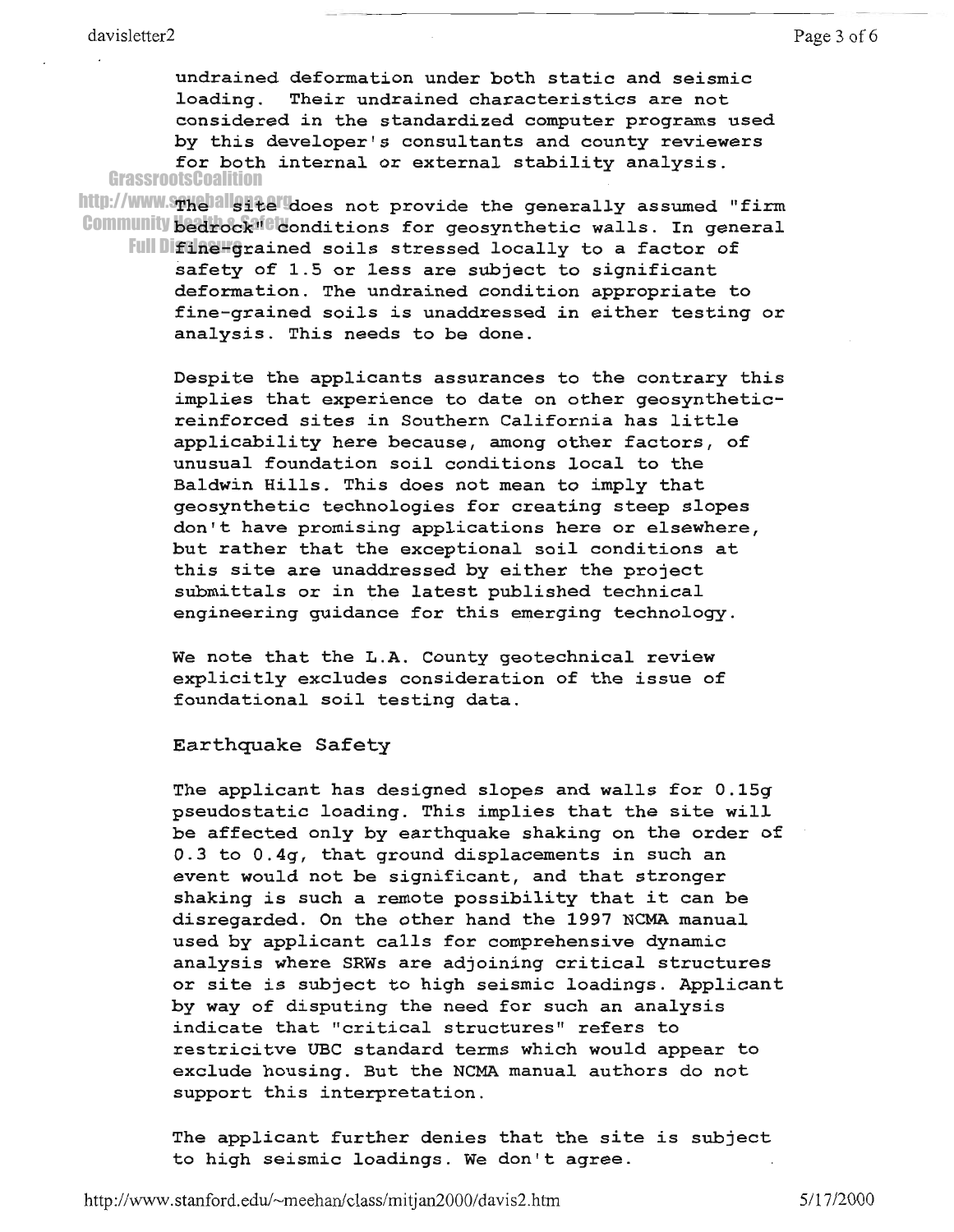There is a good deal of uncertainty regarding future earthquakes in the western Los Angeles basin. If the Grassropearthquake potential of the Newport Inglewood fault http://www.saope.is.considered in isolation and the site were on<br>non-viring and the site were on<br>nonmunity whirm bedrock" applicant's analysis would be Community Western Decirock applicant 5 dimensions well as that most damaging<br>Full Discussionable. But current thinking is that most damaging<br>Earthquakes (1933 Long Beach, Whittier Narrows, Northridge, etc) in LA originate on so-called "blind thrust" faults which also exist close to the site (Elysian Park, Compton). This suggests that the Baldwin Hills area is not insulated from the realistic potential for strong shaking in the range of 0.6 to 0.8q with significant vertical component. Ignoring this possibility as proposed by applicant is a questionable policy decision in my opinion.

> The applicant recommended as a standard the 1997 NCMA quidelines but has not referred to the more current (1998) NCMA manual which addresses seismic design of SRWs in great detail. The new manual explicitly excludes consideration of several complicating conditions present at Baldwin Hills. (see pages 3 and 4, among others) It calls for displacement analysis for design accelerations greater than 0.29g.

Note that the Northridge earthquake caused accelerations of 0.24g at the Baldwin Hills. Note also that a local earthquake (in 1943) caused damage to oil well casings in the Baldwin Hills.

I have reviewed all of the information available for earthquake performance of SRWs in California. Only two such walls comparable in any sense with the applicant's proposal have been subject to strong ground shaking. Both of these showed some damage (ground cracking) in the Northridge earthquake. However the documentation is insufficient to support a valid engineering comparison with the proposed project.

Subsidence "Earth Crack" Issues

The applicant has presented a view that the cracking in pavement, gutters, and wall on Wright Terrace is coincidental and does not represent subsidence earth cracking along the "Castle fault". The applicant does not believe that examination of the ground beneath these cracks or resurvey of monuments are necessary.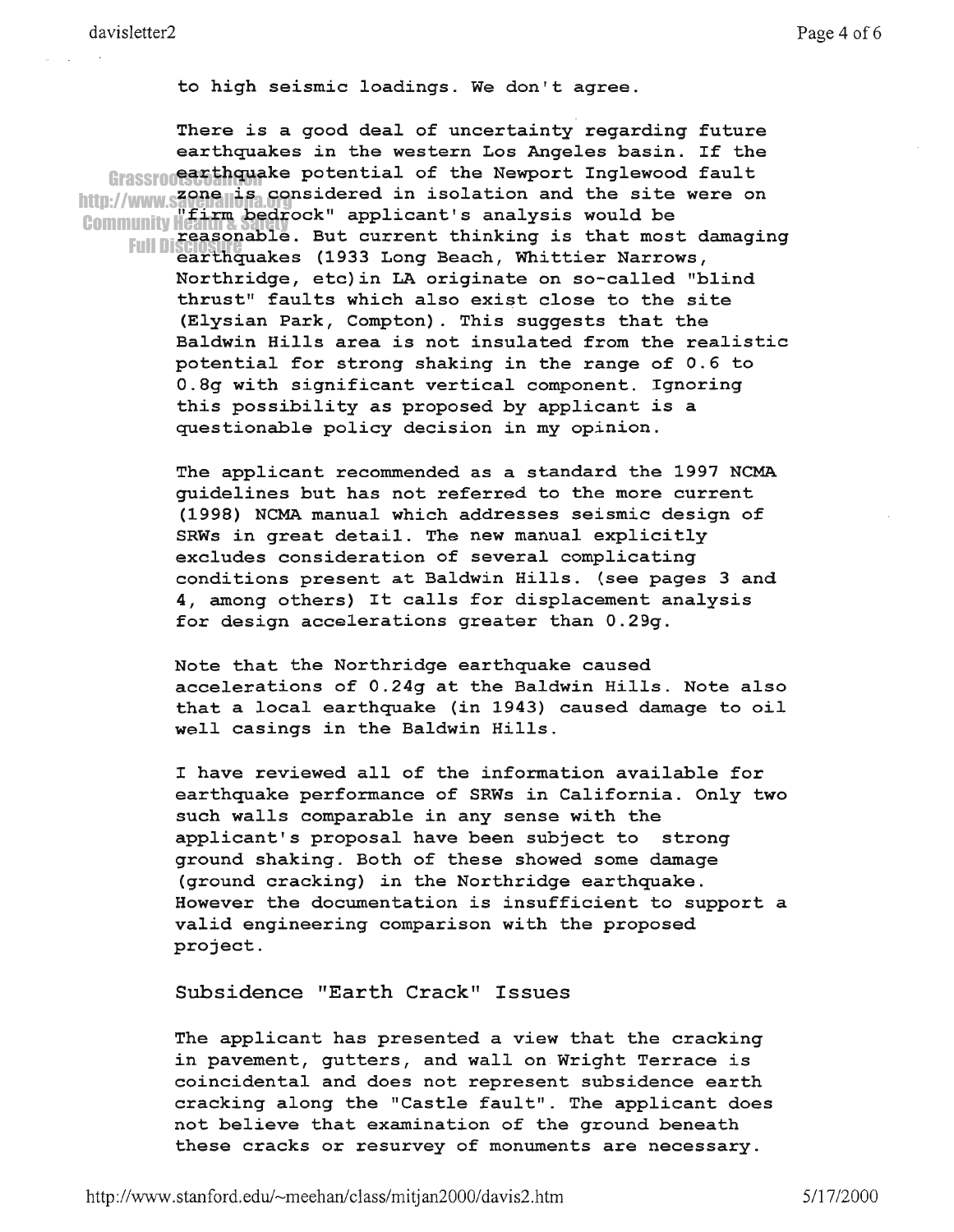these cracks or resurvey of monuments are necessary. The applicant believes that pressure injection adjoining the project is beneficial and presented selective quotations for the 1976 Castle and Yerkes study. They did not include the following quote (p 91 of the cast']-e/Yerkes studY): GrassrootsCoalition http://www.saveballona.org

Community Health & Safety o likely that the initial restriction of Full Disterflooding to the east block aggravated, and conceivably provoked, the faulting there. This flooding, which was carried out at pressures generally

> above hydrostatic, probably promoted failure in two ways: (1) by increasing the isobase and compaction gradients and, hence, the extension strain, over a limited reach of the east limb of the subsidence bowl;

and (2) by elevating the pore-water pressures along potential failure surfaces."

We have reguested that the applicant provide data demonstrating that oilfield operations are not inducing the effects cited in this quotation. To date we have received data indicating that the overall operations are not generating significant subsidence. We do not dispute this conclusion but it is not sufficient.

I do not believe that the earth crack issue is a 'rfatal. flaw" in development of the project. Whatever the current or recent state of activity of cracking in the area, it is not likely that it will get significantly worse or produce any new or unexpected hazards. But it is not clear to me why the applicant is resistant to fully examining this issue.

Methane Gas Issues

The applicant has indicated that certain soil borings made in previous investigations for tunnelling indicate no gas as being present in the subsurface. I hawe requested that all of the availabLe borings be reviewed for presence of methane but have not yet received this information.

The City should consider the potential impact of earthquakes or slope deformation on the integrity of old well casings.